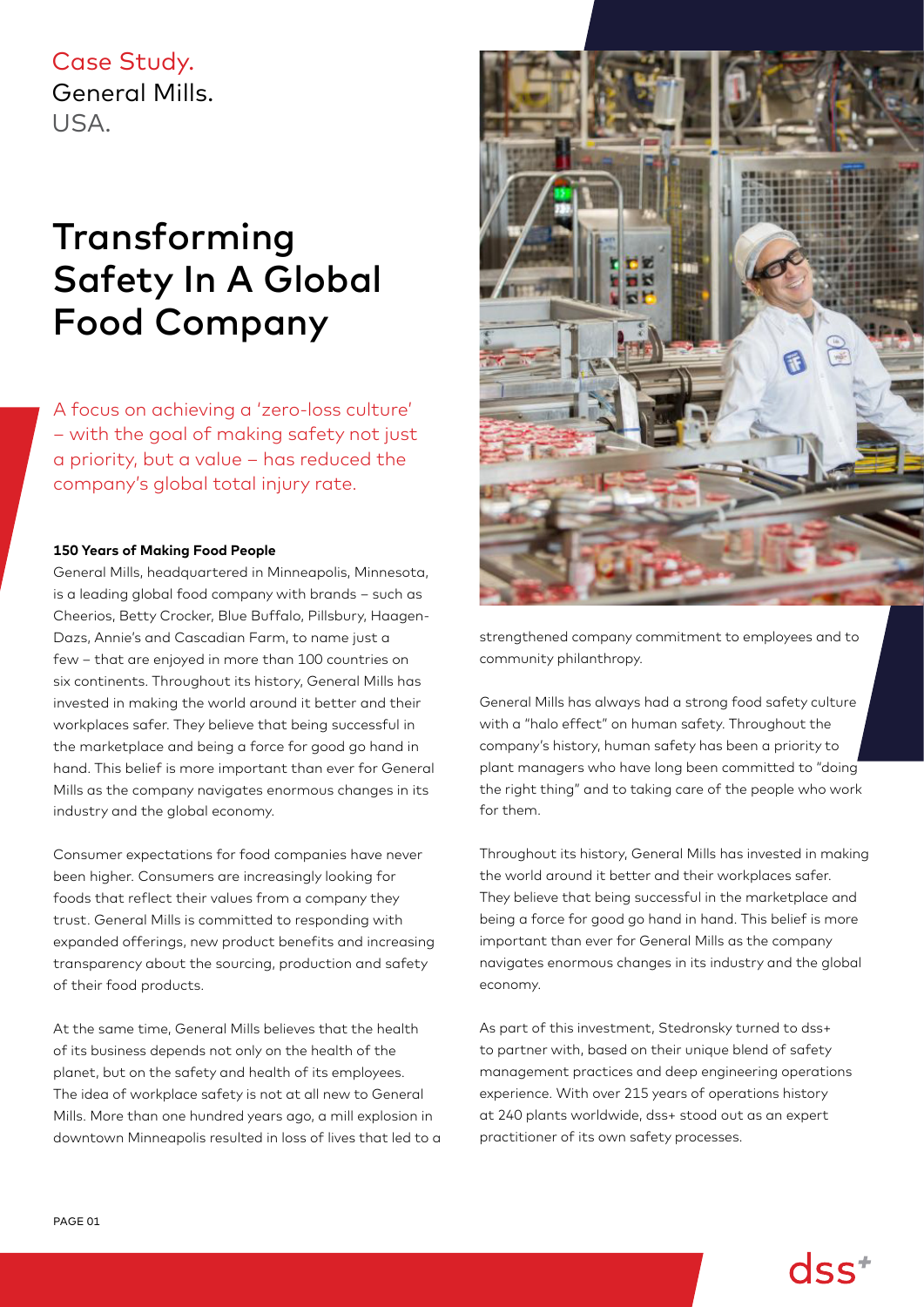# **General**<br>Mills

PAGE 02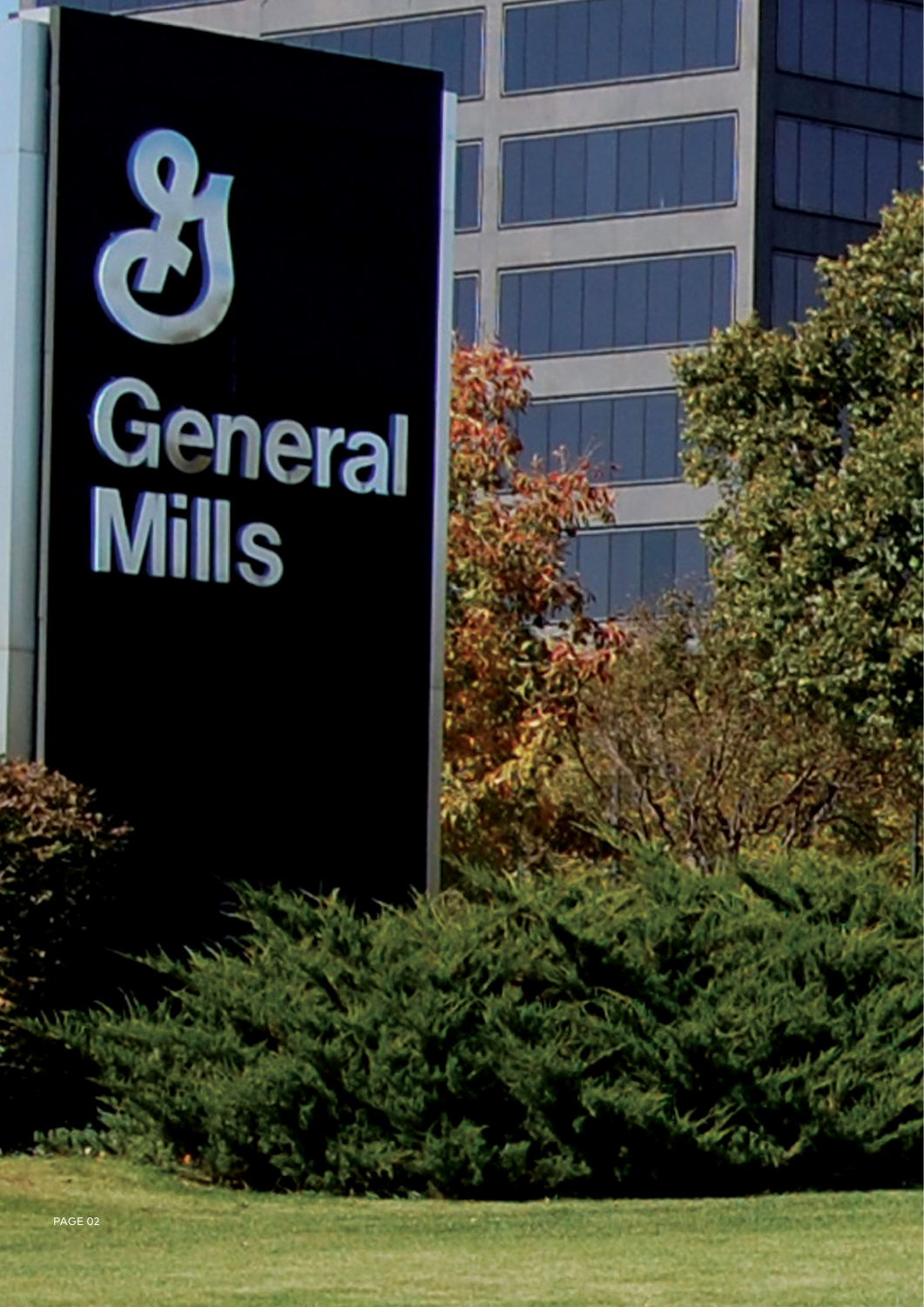# Case Study. General Mills. USA.

According to Stedronsky, dss+ was also engaged for their extensive experience in assessing and improving workplace safety culture, bringing clients practical real-life experience, and for their success in assisting organizations worldwide in their safety journeys. He shared, "Our Innovation, Technology and Quality (ITQ) organization had demonstrated years earlier that by improving the culture of safety, the injury rate would fall. We knew we needed to focus on culture and dss+ was a good fit to help us get better."

The initial engagement involved teaching people to be better at safety, and senior leadership was the first audience. To kick-start the process, General Mills surveyed 15,000 employees to gain initial insights into safety behaviours and perceptions of management's safety leadership.

Based on the findings, a multi-year strategy was developed to create a customized safety management and training capability. The objective of General Mills' strategy was to develop a world-class safety culture that complemented the company's strong corporate value system and to increase process standardization and operating discipline to create value in other areas, including quality and system performance, finance and logistics.

The phased and sequential approach was intended to be transformative rather than transactional by attacking problems at the root cause. The goals were to help strengthen corporate and site safety governance, as well as develop critical corporate safety processes and customized training for direct delivery. As a result, an ongoing transfer of knowledge would continue to positively impact the safety culture at General Mills.

Gregg Stedronsky shared, "dss+ took the time to get to know us as an organization and helped with understanding our culture, so we could adapt dss+ approach without diluting its effectiveness. As a result, we've embraced the safety observation process and changed safety leadership behaviours as we strive for zero-loss. To date, we've



conducted over 2 million safety contacts to remind ourselves to be safe at work and when leaving to go home. We've also trained over 1,000 team leaders and 5,000 employees as we continue on our journey – and that's just the beginning."

### **Global Standards Established For A Zero-loss Culture**

General Mills' focus on achieving a zero-loss culture – driving out all losses from its business, including safety incidents – has resulted in a new corporate approach to managing safety and in fewer injuries.

In addition to embracing a new safety observation and behavioural change process, General Mills established company-wide safety standards in 2015 that provide specific safety requirements, such as personal protective equipment and risk assessment methods at production facilities. General Mills continues to expand these standards to ensure uniform compliance across the company.

General Mills also established a Global Safety Governance Board (GSGB), composed of regional operating vice presidents, which meets quarterly and is responsible for safety oversight in the supply chain and the pace of global standards development. In fiscal 2016, the GSGB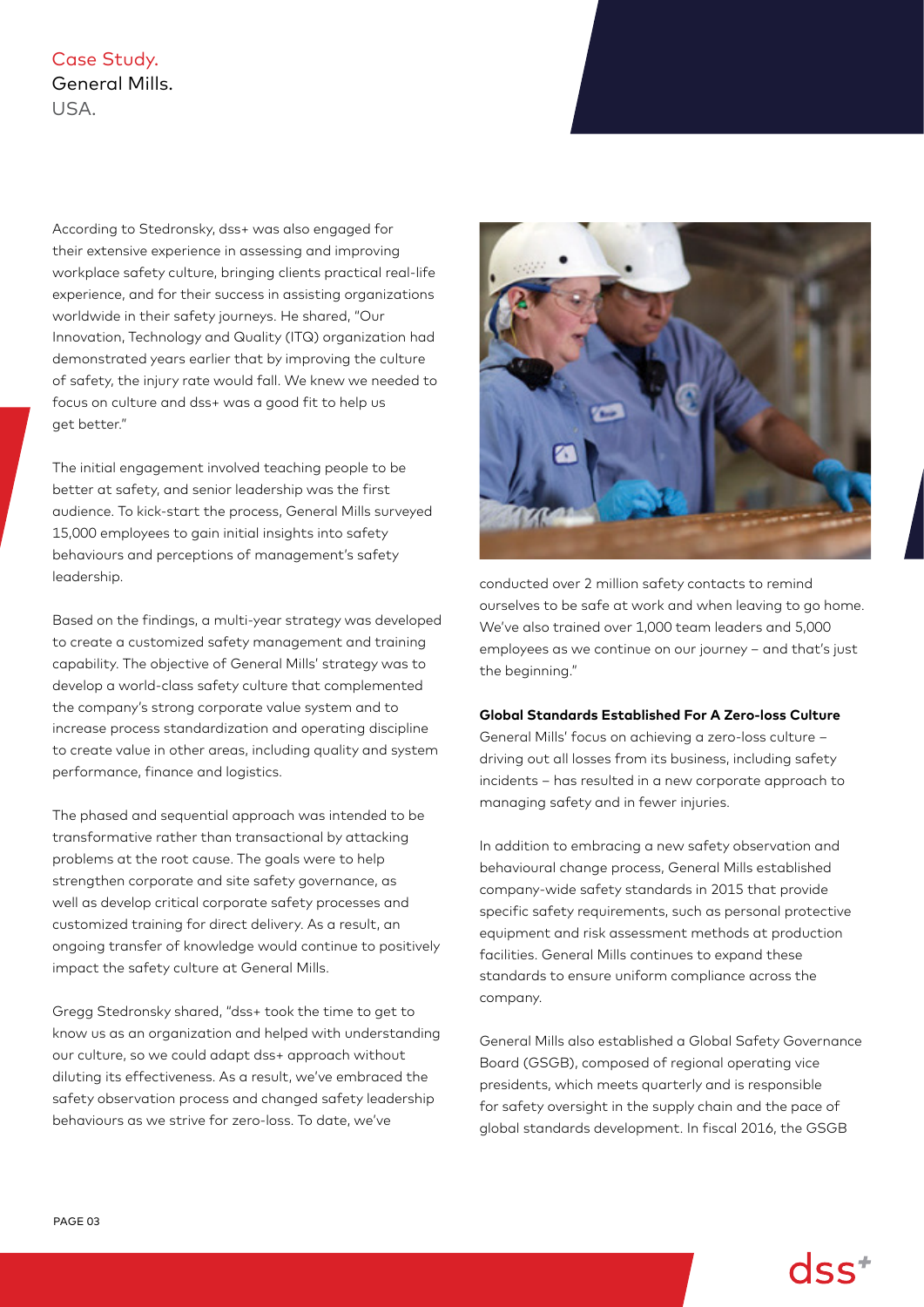Case Study. General Mills. USA.



conducted regional impact assessments of detailed safety standards, aligned with enterprise-wide leading indicators of safety performance, and initiated the sharing of lessons learned from safety incidents across the global supply chain.

### **Safety Management System Implemented**



Compared with peer food group companies, General Mills has historically had a strong safety record. But the company is committed to continue to improve by using clear safety management systems. In fiscal 2016, global supply chain locations began the process of phasing in a single standardized Environmental and Safety Management System (ESMS) as part of the global zero-loss strategy. One global system will provide process uniformity and expand the company's safety and environmental management capabilities globally.

The company continued its commitment to demonstrating and teaching leaders how to lead in a zero-loss culture. A customized training workshop, jointly developed between General Mills and dss+, was attended by 1672 global leaders in 2015 and 2016. In addition, the newly

established Central Safety Committees (CSCs) at all locations assumed primary accountability for leading and monitoring safety improvements. Communication within these committees focuses on leading metrics, process rigor and measuring implementation of foundational safety standards, providing visibility of process improvements globally.

### **Safety Leadership and Responsibility At General Mills**

At General Mills, workplace health and safety are the responsibility of line management and each individual employee. All employees are expected to work safely by following policies, procedures and training. Senior-level responsibility for workplace safety programming lies with the Director of Global Safety and Environment, who reports to the Vice President of Engineering, Global Safety and Environment. A Corporate Safety Council which includes key members of the company's leadership team also meets bi-annually to review safety progress and key initiatives.

According to Ed Roethke, Senior Manager of Global Safety and Environment at General Mills, "dss+ helped us build a customized strategy and key processes to improve the safety culture of our organization over time."

Roethke also shared, "What's different today is the amount of time we now spend talking about safety versus just 5 years ago. Safety is now truly a part of our culture and a key value for General Mills. The overall professionalism and longstanding history of safety at dss+ simply shows why we respect dss+ as a valued partner who is helping us understand how culture affects our safety journey."

### **The Results Of A Sustainable And Global Transformation**

Safety observations and corrective actions continue to rise as further evidence of the success General Mills is experiencing on its ongoing journey to a world-class zeroloss safety culture. With strong foundational processes in place, General Mills will continue to focus on eliminating severe incident potential through more rigorous application of the hierarchy of controls.